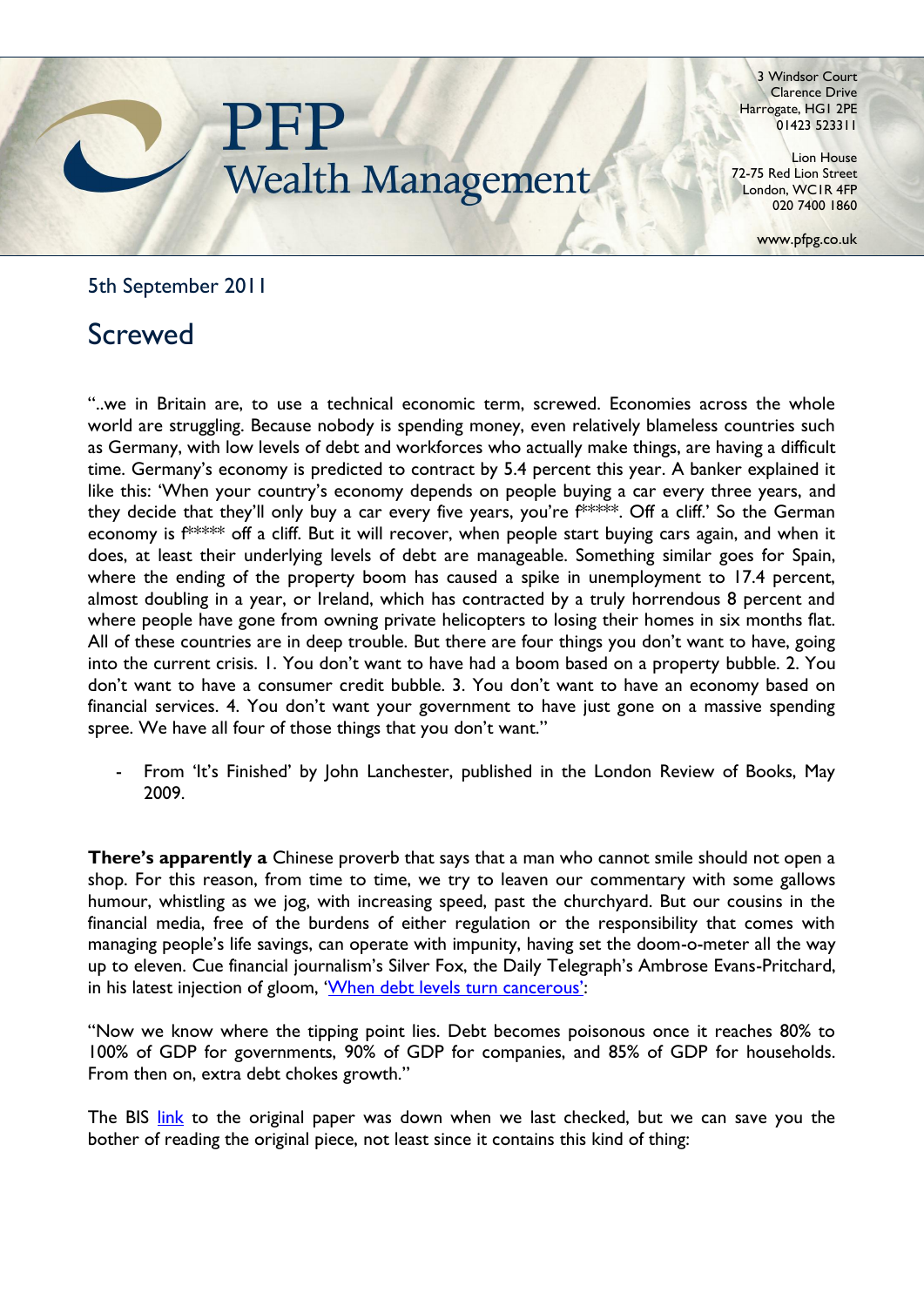$$
\overline{g}_{i,t+1,t+k} = -\phi y_{i,t} + \beta' X_{i,t} + \lambda_- d_{i,t} I(d_{i,t} < \tau) + \lambda_+ d_{i,t} I(d_{i,t} \geq \tau) + \mu_i + \gamma_t + \varepsilon_{i,t,t+k},
$$

The conclusion, however, is very simple:

"In the end, the only way out is to increase saving."

See ? We've also saved you ploughing through 33 pages of PDF.

We note that the co-authors of economic treatises closely resemble the names of the more exotic estate agents or advertising agencies (the elusive BIS study is a Cecchetti, Mohanty and Zampolli co-production). But in other respects, the study doesn't really tell us anything we didn't already know. Debt can be good at moderate levels, but high levels are toxic for everyone involved.

If one were to cavil at the BIS study, it's that its charts are in fact insufficiently scary. But we can remedy that. The following chart of domestic banking assets as a percentage of GDP was published in last Wednesday's FT Lex column:



Sources: Thomson Reuters Datastream: ICB

As a reminder, a bank's assets are not its deposits, which count as liabilities, but rather its loans. Is there any chance, do we think, that UK banking sector loans, as an asset class, may not exactly be of unimpeachable quality ?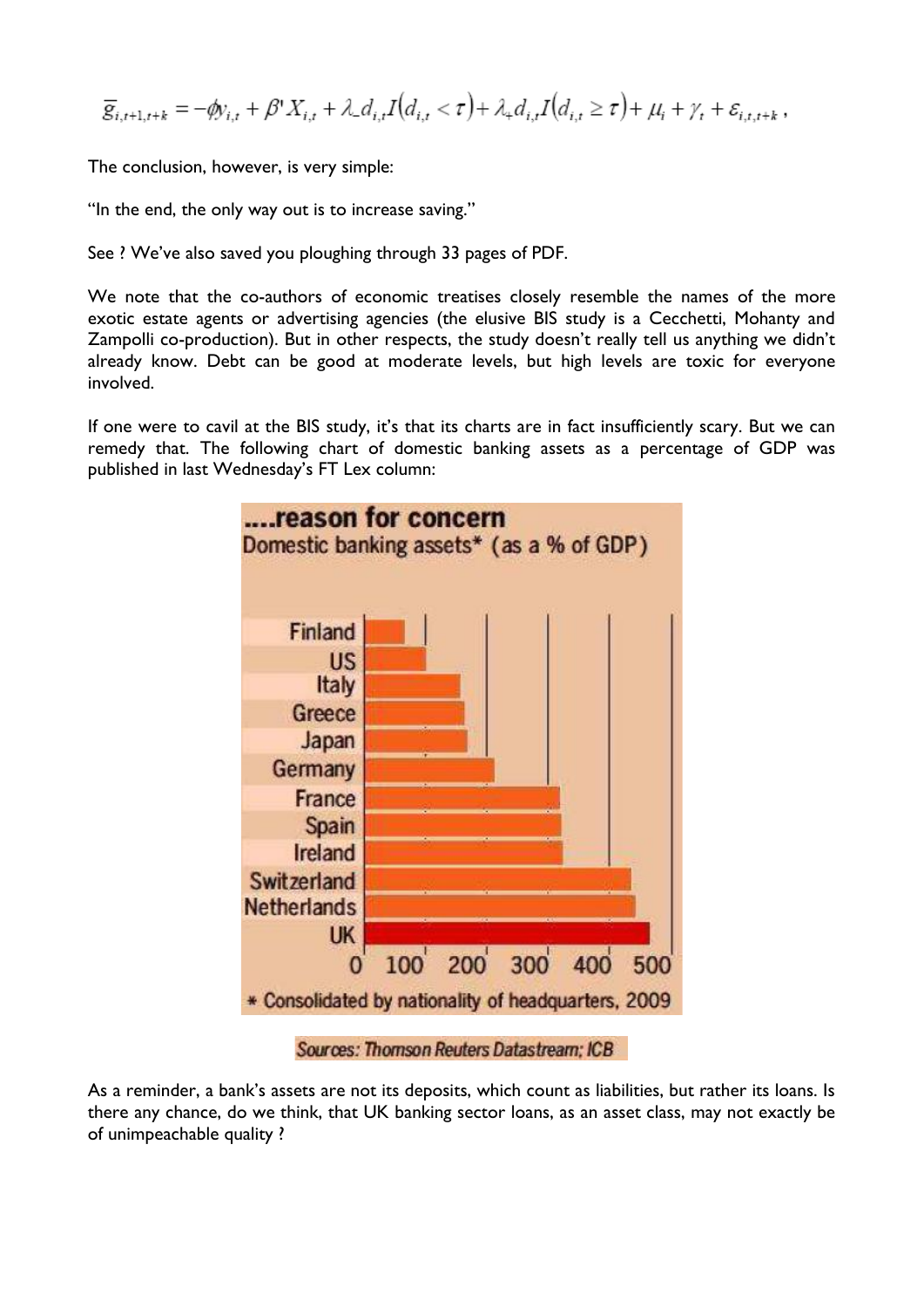In John Lanchester's excellent original article, he pointed out that "we can have that very rare thing, a brief moment of sympathy for the banksters" because they are being given two totally incompatible goals. One is to rebuild their balance sheets and recapitalise. The other is to keep lending money.

"They're being told to save and to keep spending at the same time. It's not possible, and in the circumstances it's no mystery why banks are using every penny they can get, and calling in every loan they can: they're doing it in order to 'deleverage' and rebuild their capital as fast as possible."

The banks have an impossible task. Having bailed them out once, governments, not least our own, have a similarly impossible task. On the one hand, they have become the spenders of last resort, given that the private sector has gone into full-blown deleveraging mode. But on the other hand, they have also twigged that as and when markets lose confidence in their ongoing ability to borrow from the bond markets, the jig is up. So the government has to steer a very precarious path between being emergency spender of last resort and maintaining a commitment to austerity without plunging the economy into a depression. To paraphrase from the original Irish "joke", if you're planning to travel to recovery, you wouldn't want to start from here.

Unlike for our cousins in the financial media, look-at-me wailing and "o me miserum !" in isolation are not sufficient. We need to have a plan. Happily, we think we have one:

- 1) For as long as deflationary forces are working their insidious magic upon credit markets, there is merit in holding objectively high quality sovereign, quasi-sovereign and corporate debt. When one can hold such debt with a yield of roughly 6% or more, it may represent the bargain of a lifetime, given that cash rates sit at approximately zero;
- 2) For as long as central bankers, equity hucksters and other QEtards bay for further stimulus, the stock market will be prone to short-term, super-heated relief rallies. But rather than track the market, we are content to try and cherry-pick defensive businesses with objectively high quality balance sheets in sectors we prefer. (Our proxy for "objectively high quality balance sheets" ? – The Altman Z Score.) That there will be volatility, perhaps extreme price volatility, from time to time is simply part of the landscape, and we should all get used to it. Some of these lurches downward, though not all of them, will prove to be buying opportunities on a selective basis.
- 3) Actively managed funds that pursue non-discretionary systematic trend-following strategies. The typical historic correlation of such vehicles to the stock market ? Roughly zero.
- 4) Real assets, most notably the monetary metals, gold and silver, and related investments.
- 5) Adjust, according to taste.

We very much doubt whether 'the answer' to the investment, financial and economic challenges of our time can be boiled down to one essential solution. Rather, it would seem that a market environment unlike any that anyone has previously experienced requires an unusually high degree of pragmatism, allied with an open mind. If you believe, for example, that gold is in some kind of a bubble, the chances are that you do not appreciate the downside risks always and now acutely inherent in paper assets. The following letter from Mr John Read, for example, appeared in Friday's FT:

"..Surely the problem is not gold but what looks like a potentially irretrievable breakdown of trust in the ability of western governments to maintain the value of our currencies, particularly as their profligacy over several decades, allied with their continuing inability to act effectively, suggests they may be constitutionally unable to provide a solution to the financial crisis they have helped to cause ?